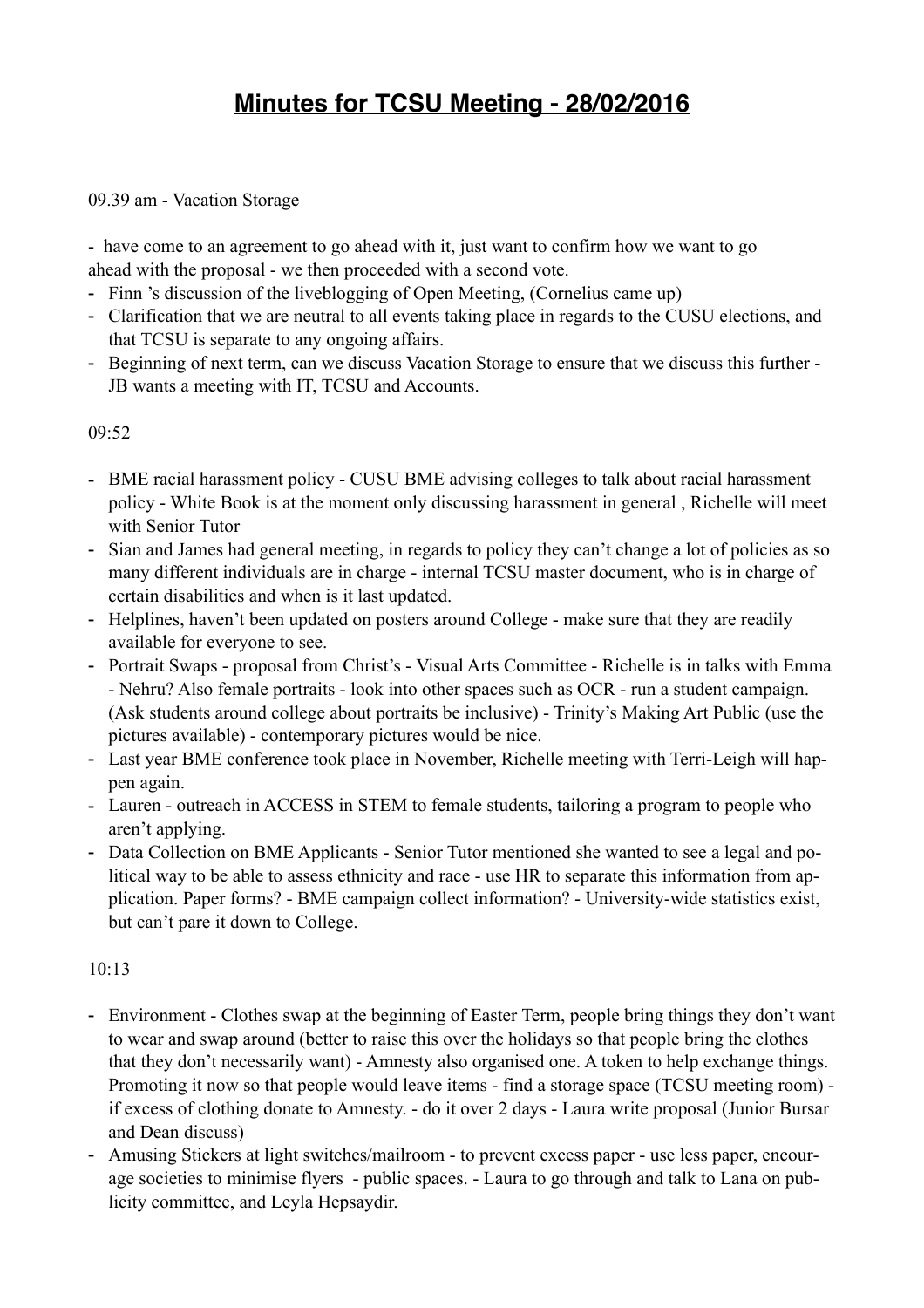- Transparency within committee centralisation of committee affairs, but still delegation is important. Term reports that we each do.
- Team/Committee Bonding arrange a meeting with BA meet with other JCR get in touch with Krishna from BA.
- Room Ballot? schedule is in White Book.

10.31

- Dryers amount of time ranges from 10 to 20 to 30 minutes, expense of laundry, however rather the regards to the cost of living here the cost is subsidised. - investigation into laundry services, and analyse other colleges. - Laundry inconvenient but decision made to not take action.
- Trinema made proposal to ACC about purchasing a very expensive projector TCSU should look at overseeing this, idea raised by Michael Tehranchi. The proposal is justified - it would be fair for TCSU to support this endeavour.

10.39am - Alumni Relations Department Meeting

- gift to graduating alumni? test more widely if students would like a pen that would have their name engraved it. (or brainstorm other gifts).
- Easter meetings Week 0, Week 2, and Week 4 17th/18th April date in debate, doodle poll.
- Open Meeting on 6th March will be held Winstanley/OCR/JCR (even potentially the Bar.) upper JCR - 7pm onwards - Jag will get the food.
- Michael Tehranchi needs to approve the new committee to make payments etc. by tomorrow at latest should be fully handed over. (Talk to Cornelius about card reader). By next Sunday hopefully TCSU will have access to the account.
- TCSU open-mic night Ryan is organising one for the 4th March.
- Fudge event 8-10pm is Thursday, 3rd March. Encouraging socialisation and chat to your welfare officers.
- Junior Parlour/OCR have a venue for open meeting
- Termly Reports next Sunday, template of how it's structured. Saturday the 12th we send in the reports by 7pm.
- Gender Survey by Sunday 6th everyone take the survey How do you identify condition the response.
- Have a general survey Niclas. (incentivise survey 5 formal tickets).
- Themed formals Finn and Ryan in contact with Dean and Ian, Dean approves but she wants an actual event planned (theme, dress code). - non-drinking and drinking tickets? (Cost of these formal tickets would be more than current formal ticket). Non-alcoholic ticket would be cheaper than current ticket (prevent unfortunate behaviour). - set policy should occur for students who are sick at formal, a wider aim at addressing drinking particularly at formal. "Formal Behaviour" - Finn, James and Jag writing a proposal/paper to present to students, and with Dean.
- Themed Formal "Magic" and decorations on table, TCSU would provide. Ryan (sub-committee). - Ian will tailor menu. Looking at start of next term.
- Using slack and Facebook chat chat to serve as urgent and reminders.
- BT Sports (and HBO) -to general survey Niclas
- Fresher's week wristbands Ryan, TCSU will sort it out. Jag and Niclas. some events spread out in second week as well.
- Netflix account Niclas sort out (potentially will be under Ryan Patel).
- Stash TCSU sweatshirts and stash to come over quickly Trinity Jumpers should be available for all freshers. Designer to design Trinity jumpers, and then get TCSU to upgrade? (Niclas) - Ryder & Amies sweatshirt